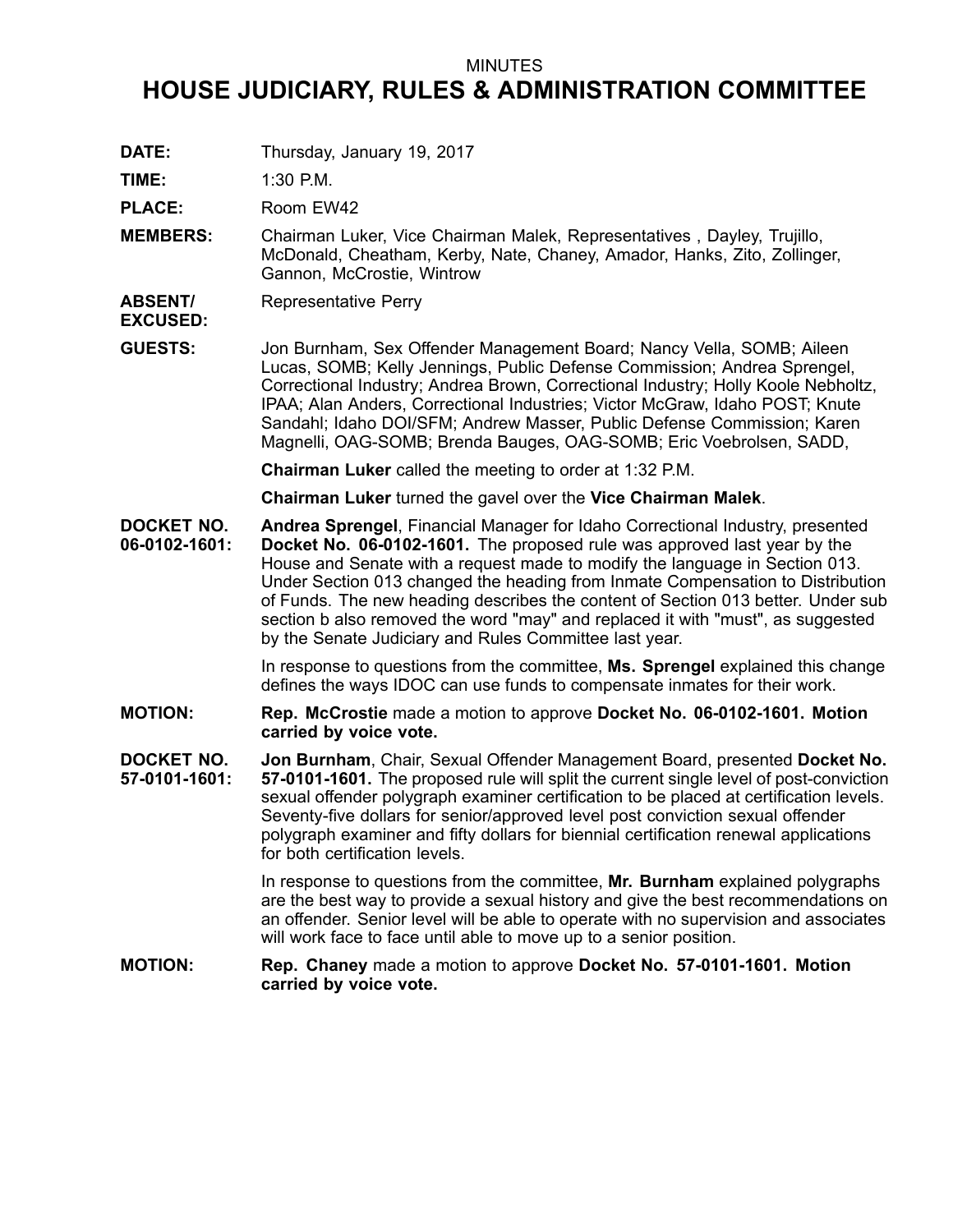**DOCKET NO. 11-1101-1601: Victor McCraw,** Division Administrator, Idaho Peace Office Standards and Training, presented **Docket No. 11-1101-1601.** Mr. McCraw explained the proposed changes in Section 010 will clarify the definition of "Law Enforcement Profession" to establish and administer agreements with POST training programs. The changes in Section 055 will establish the minimum prohibition on marijuana use as one year, and the confirmed use of marijuana as three years, prior to an application for POST training and certification. Mr. McCraw explained the changes to Section 058 simplifying the driver's license requirements for applicants for POST training or certification, with respect to suspensions which concluded within ten years of the application. The final change proposed to Section 081 to clarify and simplify the Agreement to Serve requirements of, exemptions, and proration for reimbursement of training costs to POST for officer who do not remain in the Idaho law enforcement profession of two years.

> In response to questions from the committee, **Mr. McCraw** explained none of these changes fall under Rule 80 or 90. Also, explained not all marijuana products are listed, they are following Federal laws of legalization, not the regulations of use in other states prior to moving or employment in Idaho. Mr. McCraw believes this will be <sup>a</sup> way to bring in more applicants and retain employment in the state of Idaho.

- **MOTION: Rep. Gannon** made <sup>a</sup> motion to approve **Docket No. 11-1101-1601. Motion carried by voice vote.**
- **DOCKET NO. 11-1101-1602: Victor McCraw,** Division Administrator, Idaho Peace Office Standards and Training, presented **Docket No. 11-1101-1602.** Mr. McCraw explained the proposed rule each applicant must undergo <sup>a</sup> comprehensive background investigation. The changes will establish the requirement for the hiring agency to compile and retain <sup>a</sup> background investigation for each applicant. Changes will also clarify when POST may or must inspect the background investigation file during the compliance review of an applicant.
- **MOTION: Rep. McDonald** made <sup>a</sup> motion to approve **Docket No. 11-1101-1602. Motion carried by voice vote.**
- **DOCKET NO. 11-1102-1601: Victor McCraw,** Division Administrator, Idaho Peace Office Standards and Training, presented **Docket No. 11-1102-1601.** Mr. McCraw explained the proposed rule will remove unnecessary language referring to the desire to become certified and references to uncertified instructors and updates specific curriculum content.
- **MOTION: Rep. Kerby** made <sup>a</sup> motion to approve **Docket No. 11-1102-1601. Motion carried by voice vote.**
- **DOCKET NO. 11-1104-1601: Victor McCraw,** Division Administrator, Idaho Peace Office Standards and Training, presented **Docket No. 11-1104-1601. Mr. McCraw** explained the proposed rule removes multiple sections referencing <sup>a</sup> set of standards no longer approved by the POST Council for certification.

In response to questions from the committee, **Mr. McCraw** explained all citizenship requirements are covered in one rule and standard by state of Idaho.